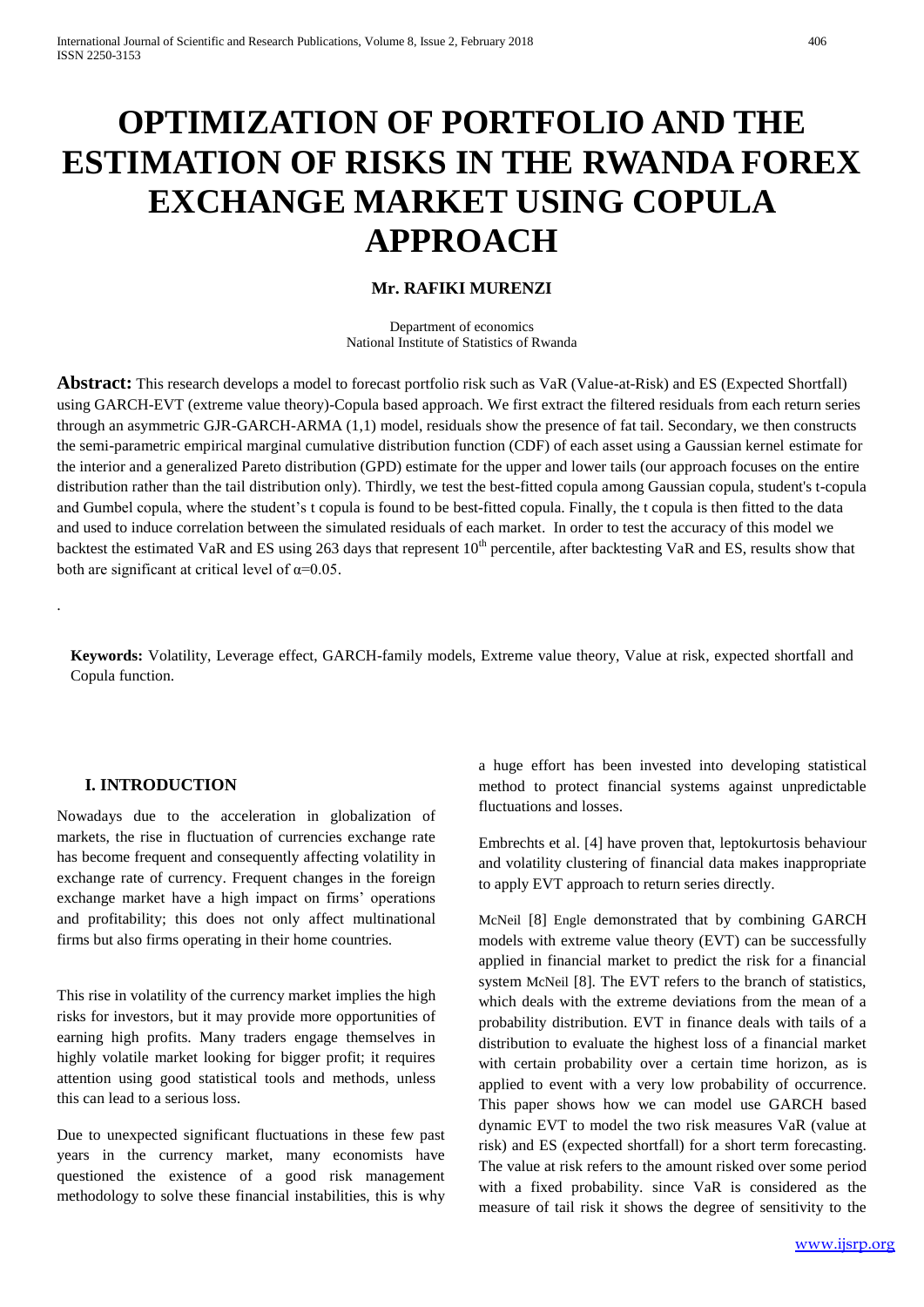financial market loss; In practice it provides a loss threshold exceeded with some small predefined probability usually 1% and 5%; in other word it shows the maximum loss that can't be exceeded with a certain level of confidence in a given period of time.

Large, small and medium-sized enterprises are influenced by the currency volatility. This shows how important is to analyse, understanding and deal with foreign exchange risk to business owners, policy makers and investors because of the huge influence it can have on their investment. This paper proposes a methods that takes into consideration volatility in returns by focusing on tail behaviour of a portfolio and predict the risk measures (Value at Risk and Expected Shortfall) and loss as well using GARCH-EVT-COPULA approach. It uses daily data of currency exchange rate using Rwandan francs vs US dollars(USD), vs euros(EUR), vs Chinese yuan (CYN) and vs Kenyan shillings (KES) using data from  $13<sup>th</sup>$  march 2010, up to  $21<sup>st</sup>$  April 2017.

This research is organized as follow. Part one and part two consists of introduction and review of literature, part three consists of methodology in which we introduce volatility modeling, extreme value theory by using on POT method from GPD and give more detail on Copula decomposition of a general multivariate distribution, its parameters estimation used and how to predict risk measures. In part four we carry out data analysis; by combining GARCH model with EVT then build a Copula-GARCH-EVT to use in estimation of VaR and ES. In part, five we give conclusion and recommendations on findings.

## **II. RELATED WORK**

The ARCH model was first introduced in Engle [5], for capturing time variant variance exhibited by almost allfinancial time, series and many economic time series. The generalized version of ARCH model (GARCH model) which gives more parsimonious results than ARCH model was formulated by Bolleslev [2] and Engle, R. & Nelson D. [5]. This paper uses GARCH-family model that allow for capturing asymmetric shocks which is GJR-GARCH (Glosten-Jagannathan-Runkle GARCH) model introduced by Glosten et al. [9].

The use of extreme value theory has become popular in finance, after its publication in some papers such as Embrechts et al [4], Bensalah [19] and Brodin and Klüppelberg [3]; results showed that extreme value theory methods fit the tails of heavy-tailed financial time series better than more conventional distributional approaches and that it was the best approach in estimating the tail of a loss distribution. In 1990s due to the currency crisis, stock market turbulence and credit default many research studies such as Gilli and Këllezi [8] and Bensalah [19], showed the potential of EVT approach in finance and illustrated EVT using block maxima method(BMM) and peak over threshold (POT) in modelling VaR, ES and return level. Result showed that POT was considered more efficient in modelling limited data and not depending on the requirement for large data set as BMM because it exploits better the information in sampling.

This research will apply Copula to model the interdependence between innovations of the return series, which can characterize various dependence structures comprehensively and effectively.

Skylar [17] first proposes Copula to measure the non-linear inter-dependence between variables. After that, Schweitzer and Wolff, Genest and Mackay, Joe. H., Nelsen and so on further develop and improve Copula and it has become an important approach to construct multivariable joint distribution and capture dependence structure between variables. The use of copula started with Embrechts et al. [4] who first introduced Copula to financial research; Cherubini [11] systematically summarizes the applications of Copula in finance; Jondeau and Rockinger [10] proposed Copula-GARCH model and apply it to extract the dependence structure between stock markets. In China, Zhang [18] first introduces Copula; Wei and Zhang [20] apply Copula-GARCH model to extract the dependence structure between Shanghai Stock Market and Shenzhen Stock Market; Wu and Chen [18] apply Copula-GARCH model to analyse portfolio risk in Chinese Stock Market; however, most empirical researches about Copula have focused on capturing bivariate inter-dependence structure. The reason is that the complexity of multivariate Copula increases sharply along with its dimensions and it is inclined to ignore the influence of its dimensions and the differences of tail dependence between variables.

## **III. METHODOLOGY**

 $y_{i,t} = \mu_i + \varepsilon_{i,t}$ 

# **III.1 Modeling volatility using GARCH-family models**

This paper uses the GJR-GARCH model combined with ARMA model to model volatility.

Glosten-Jagannathan-Runkle GARCH(1,1) it allows for asymmetry effects in volatility modelling which is used to handle leverage effects. Assuming that a portfolio consists of

*n* assets, the return series for asset *i* is { $y_{i,t}$ ,  $t=1,2,...$ }. Then GJR-GARCH (1, 1) can be written as:

$$
\varepsilon_{i,t} = \sigma_{i,t} Z_{i,t}, \propto Z_{i,t} \sim i.i.d
$$
  

$$
\alpha_{i,t}^2 = w_i + \alpha_i \varepsilon_{i,t-1}^2 + \beta_i \sigma_{i,t-1}^2 + \gamma_i h_{i,t-1} \varepsilon_{i,t-1}^2
$$
 Eq. (1)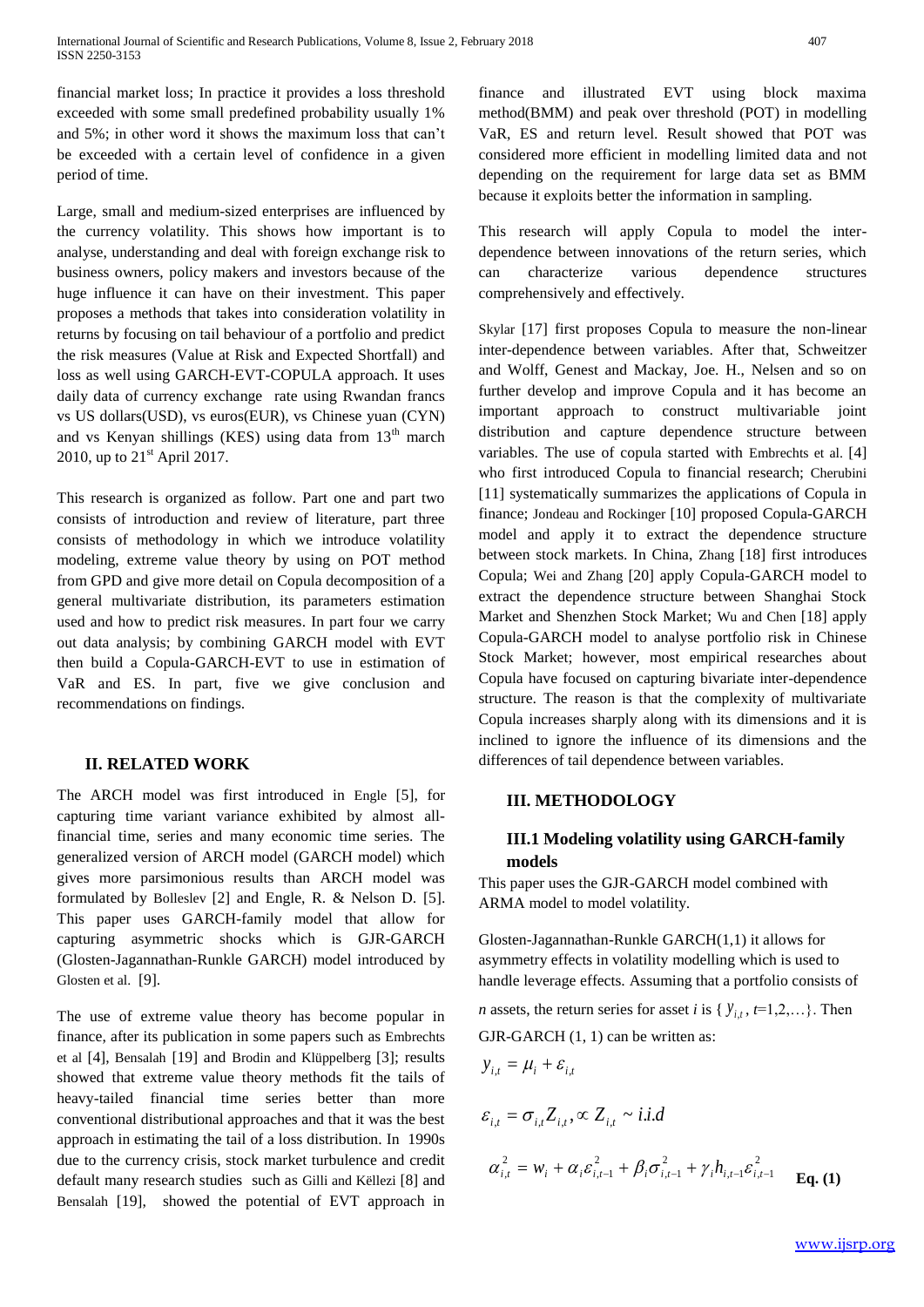Where  $\alpha_i$  and  $\beta_j$  are respectively ARCH and GARCH terms for return series and  $W_i$  is a constant;  $\sigma_{i,t}^2$  and  $\sigma_{i,t-1}^2$  are respectively the fitted conditional variance from the model and its previous value.  $\varepsilon_i^2$  $\varepsilon_{i,t}^2$  Are the squared residuals terms of the model.

 $h_{i,t-1}$  Is an indicator function for return series  $i$  that takes the value of 1 if  $\varepsilon_{t-1} \le 0$  and 0 otherwise;  $\gamma$  the asymmetric parameter.

Typically,  $Z_{i,t}$  follows a fat-tailed distribution.

In the empirical studies, we assume  $Z_{i,t}$  follows Student *t* distribution.

### **III.2 Extreme risk modelling**

The extreme value theory has two results: the use the block maxima model (BMM) which fit the generalized extreme value distribution and the peak over threshold (POT) which fit the Generalized Pareto Distribution (GPD). The advantage of POT over BMM model is that in PTO all data which exceed the fixed threshold are used while in BMM they use only the maximum data in a block is selected.

#### **Pickands-Balkema theorem:**

Given a large class of distribution function  $F_u$  tend to fit the GPD for an increasing threshold *U* . Then:  $F_u(y) \approx G_{\xi,\sigma}$  $u \rightarrow \infty$  **Eq.** (2)

Where  $G_{\xi,\sigma}$  is the Generalized Pareto Distribution (GPD) which is summarized and given by the equation below.

$$
G_{\xi,\sigma}(y) = \begin{cases} \left(1 - \frac{\xi}{\sigma} y\right)^{-\frac{1}{\xi}} & \text{if } \xi \neq 0\\ 1 - e^{-\frac{y}{\sigma}} & \text{if } \xi = 0 \end{cases}
$$
 Eq.(3)

Where  $\xi$  is the shape parameter and  $\sigma$  is the scale parameter for the GPD (Generalized Pareto Distribution).For

$$
y \in [0, (x_F - u)]
$$
 if  $\xi \ge 0$  and  $y \in \left[0, -\frac{\sigma}{\xi}\right]$  if  $\xi < 0$ .

#### **VaR and Expected Shortfall in GPD**

Here the VaR and ES are the functions of estimated parameter of the GPD. If  $F$  is an extreme distribution with the right endpoint  $\hat{X}_F$ , we can assume that for some threshold  $\hat{U}$ 

Then the  $F_u(x) = G_{\xi, \sigma}(x)$  where  $0 \le x \le x_F - u$  and  $\xi \in \mathfrak{R}$  and  $\sigma > 0$ . If  $x \ge u$ , then:  $\overline{F}(x) = P(X > u)P(X > x \mid X > u)$ 

$$
F(x) = F(u)P(X - u > x - u \mid X > u)
$$
  
=  $F(u)F(x - u)$   
=  $F(u)(1 + \xi \frac{x - u}{\sigma})$  Eq. (4)

Given  $\overline{F}(u)$ ,  $\overline{F}(x)$  is the formula for tail probabilities, its inverse gives the highest quantile of the distribution which represent the value at risk VaR and is given by:

$$
VaR_{\alpha} = q_{\alpha}(F) = u + \frac{\sigma}{\xi} \left( \left( \frac{1 - \alpha}{\overline{F}(u)} \right)^{-\xi} - 1 \right)
$$
 Eq. (5)

For  $\xi$  < 1, the expected shortfall ES is given by:

$$
ES_{\alpha} = \frac{1}{1-\alpha} \int_{\alpha}^{1} q_{x}(F) dx = \frac{VaR_{\alpha}}{1-\xi} + \frac{\sigma - \xi u}{1-\xi} \quad \text{Eq. (6)}
$$

If  $\boldsymbol{n}$  is the total observation and  $N_u$  the number of observations above the threshold  $U$ . If replace  $F_u$  with  $G_{\xi,\sigma}(x)$  and  $F(u)$  by  $(n - N_u)/n$ , the tail distribution is estimated by:

$$
\hat{F}(x) = 1 - \frac{N_u}{n} (1 + \frac{\hat{\xi}}{\hat{\sigma}} (x - u))^{-1/\hat{\xi}} \qquad \text{Eq. (7)}
$$

The inverse of the estimator for the tail distribution with a probability *p* gives the estimator of parameters  $\hat{\sigma}$  and  $\hat{\epsilon}$ which are used in estimating VaR and ES, by replacing them respectively in equation (2.22) and (2.23). And the ES with the probability  $\overrightarrow{p}$  is given by:

$$
ES_{p} = \frac{VaR_{p}}{1-\xi} + \frac{\sigma - \xi u}{1-\xi}
$$
 Eq. (8)

#### **III.3. Modeling the dependence structure**

**Definition1.** A  $d$  -dimensional copula is a function that links or married univariate marginal distribution.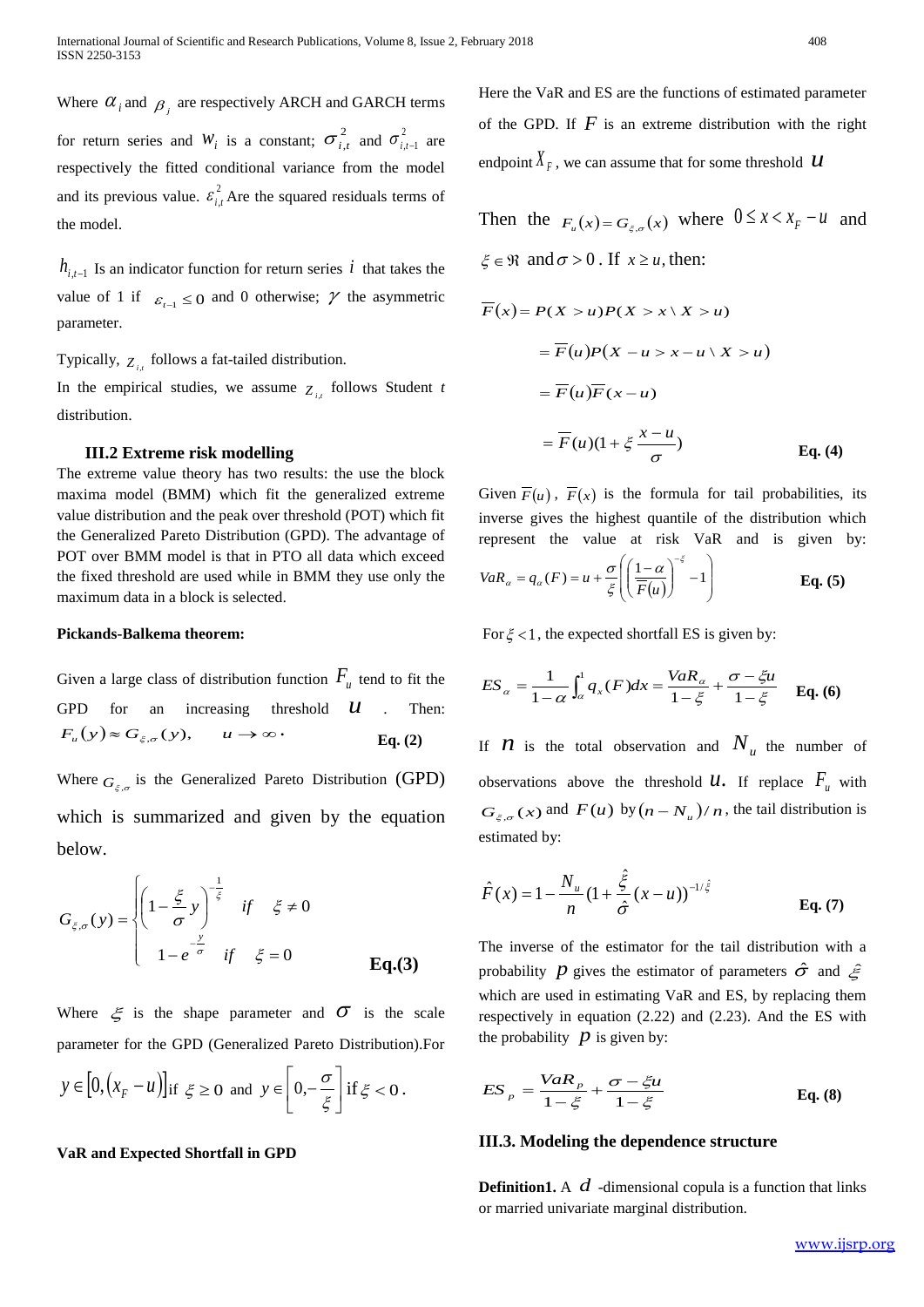A *d* -dimensional copula is a multivariate cumulative distribution function  $C: [0,1]^d \rightarrow [0,1]$ , whose margins have the uniform distribution on the interval  $[0,1]$ .

The following theorem is a very significant result in the copula theory.

**Skylar's theorem.** Let  $F$  denote a  $d$  -dimensional distribution functions with marginal distribution functions

 $F_{\overline{X}_1},...,F_{\overline{X}_d}$  . Then, there exists a copula  $C$  , such that  $F(x_1, ..., x_d) = C(F_{x_1}(x_1), ..., F_{x_d}(x_d))$  for any  $(x_1, ..., x_d) \in R^d$ .

In addition, we have that, if  $F_{X_1},..., F_{X_d}$  are continuous, then the copula  $C$  is a unique one.

Conversely, if C is a copula and  $F_{X_1},..., F_{X_d}$  are

distribution functions, then the function  $\ddot{F}$ , defined by (3.19), is the joint distribution function with marginal distribution functions  $F_{X_1}$ , ...,  $F_{X_d}$ .

Below, we present the four families of copulas used in our paper, namely: normal copula, student t-copula, Plackett copula and Clayton copula.

### **III.3.1 The bivariate normal copula**

The bivariate normal copula is the function of the form:  $(u_1, u_2; \rho) = \int_{0}^{\Phi^{-1}(u_1)\Phi^{-1}(u_2)}$  $C(u_1, u_2; \rho) = \int_{0}^{\phi^{-1}(u_1)\phi^{-1}(u_2)} \frac{1}{2\pi\sqrt{1-\rho^2}} \exp\left\{-\frac{r^2-2\rho rs+s^2}{2(1-\rho^2)}\right\} dr ds$  $\left. \begin{array}{c} \rule{0pt}{2ex} \rule{0pt}{2ex} \rule{0pt}{2ex} \rule{0pt}{2ex} \rule{0pt}{2ex} \rule{0pt}{2ex} \rule{0pt}{2ex} \rule{0pt}{2ex} \rule{0pt}{2ex} \rule{0pt}{2ex} \rule{0pt}{2ex} \rule{0pt}{2ex} \rule{0pt}{2ex} \rule{0pt}{2ex} \rule{0pt}{2ex} \rule{0pt}{2ex} \rule{0pt}{2ex} \rule{0pt}{2ex} \rule{0pt}{2ex} \rule{0pt}{2ex} \rule{0pt}{2ex} \rule{0pt}{2ex} \rule{0pt}{2ex} \rule{$  $\Biggl\{ .$  $\overline{a}$  $= \int_{-\infty}^{\Phi^{-1}(u_1)\Phi^{-1}(u_2)} \int_{-\infty}^{\Phi^{-1}(u_2)} \frac{1}{2\pi\sqrt{1-\rho^2}} \exp\left\{-\frac{r^2-2\rho rs+2}{(1-\rho^2)^2}\right\}$  $-\infty$ Ф  $\int_{-\infty}^{\infty} \frac{2\pi\sqrt{1-\rho^2}}{2(1-\rho^2)}$ 2  $2 \text{ cm} + \frac{2}{3}$  $\left[1, a_2, p\right] = \int_{-\infty}^{\infty} \frac{1}{2\pi\sqrt{1-p^2}} \exp\left\{-\frac{1}{2(1-p^2)}\right\}$  $\frac{1}{2\pi\sqrt{1-\rho^2}}\exp\left\{-\frac{r^2-2}{2(1-\rho^2)}\right\}$  $(u_1, u_2; \rho) = \int_{0}^{\Phi^{-1}(u_1)\Phi^{-1}(u_2)} \frac{1}{\sqrt{u_2}}$  $\rho$  $\rho$  $\rho = \int_{-\infty}^{\infty} \int_{-\infty}^{\infty} \frac{1}{2\pi\sqrt{1-\rho^2}} \exp\left\{-\frac{r^2-2\rho rs+s^2}{2(1-\rho^2)}\right\} dr ds \mathbf{Eq.}$ **(9)**

Where  $\rho$  is the linear correlation coefficient between the

two random variables and  $\Phi^{-1}$  stands for the inverse of the univariate standard normal distribution function.

#### **III.3.2. The bivariate Student** *t***-copula**

The bivariate student t-copula is given by the following function:

$$
C(u_1, u_2; \rho, v) = \int_{-\infty}^{t_v^{-1}(u_1)} \int_{-\infty}^{t_v^{-1}(u_2)} \frac{1}{2\pi\sqrt{1-\rho^2}} \exp\left\{1 + \frac{r^2 - 2\rho rs + s^2}{v(1-\rho^2)}\right\}^{-(v+2)/2} dr ds
$$

#### **Eq. (10)**

Where  $\rho$  is the linear correlation coefficient between the two random variables and  $t_v^{-1}$  $t_v^{-1}$  denotes the inverse of the univariate Student- $t$  distribution function with  $\nu$  degrees of freedom.

## **III.3.3. The bivariate Plackett copula**

The bivariate Plackett copula is given by:

$$
C(u_1, u_2; \theta) = \frac{1}{2(\theta - 1)} \Big[ 1 + (\theta - 1)(u_1 + u_2) - (\left[ 1 + (\theta - 1)(u_1 + u_2) \right]^2 - 4u_1u_2\theta(\theta - 1)\Big)^{1/2} \Big]
$$
  
\n
$$
C(u_1, u_2; \theta) = u_1u_2, \text{For } \theta = 0
$$
  
\n**Eq. (11)**

Where  $\theta$  stands for the given parameter value.

## **III.3.4. The bivariate Clayton copula**

The following function is called the bivariate Clayton (or Cook Johnson) copula:

$$
C(u_1, u_2; \theta) = \max \left\{ u_1^{-\theta} + u_2^{-\theta} - 1 \right\}^{-1/\theta}, 0 \right\} \mathbf{Eq. (12)}
$$

## **III.4 Estimation of aggregated loss and VaR**

Finally after the marginal and dependence structure modeling separately, Value at Risk (VaR) can be estimated based on the selected best GJR-GARCH Copula model. The steps are described as follows:

**Step1:** we use Monte Carlo simulation, where we generate a large N=565 from the fitted copula.

**Step2:** Quantile-transform to standardized t distributions. Given that the simulated numbers come from copulas which are defined on the interval  $[0,1]$  uniform distribution, we are required to transform the numbers into the original scales of returns. Which is  $X_{1,t}$ ,  $X_{2,t}$ ,  $X_{3,t}$  and  $X_{4,t}$  that represents the simulated returns of each corresponding margins.

**Step3**: Use these multivariate dependent t innovations to sample from the time series Calculate the portfolio return which is given by:

$$
X_{t} = w_{1}X_{1,t} + w_{2}X_{2,t} + w_{3}X_{3,t} + w_{4}X_{4,t}
$$
 Eq. (13)

Where  $W_i = 1/4$  stand for weight of each simulated returns. **Step4:** the aggregated loss function is given by:

$$
L_{t,N}=w_1X_{1,t}(e^{R_{1,N}-1})+w_2X_{2,t}(e^{R_{2,N}-1})+w_3X_{3,t}(e^{R_{3,N}-1})+w_4X_{4,t}(e^{R_{4,N}-1})
$$

#### **Eq. (14)**

**Step5:** Finally, we calculate the value at risk of a portfolio. The one-day horizon VaR at time *t* .

The main objective of this paper is to predict the aggregated loss and the value at risk in the Rwandan stock exchange market. The analysis of this is done in the following steps:

- (1) Filtered Residuals from each stock closing values using asymmetric GARCH
- (2) Kernel Gaussian to construct sample marginal cumulative distribution function (CDF)
- (3) Generalized Pareto distribution (GPD) to estimate the lower and upper tails.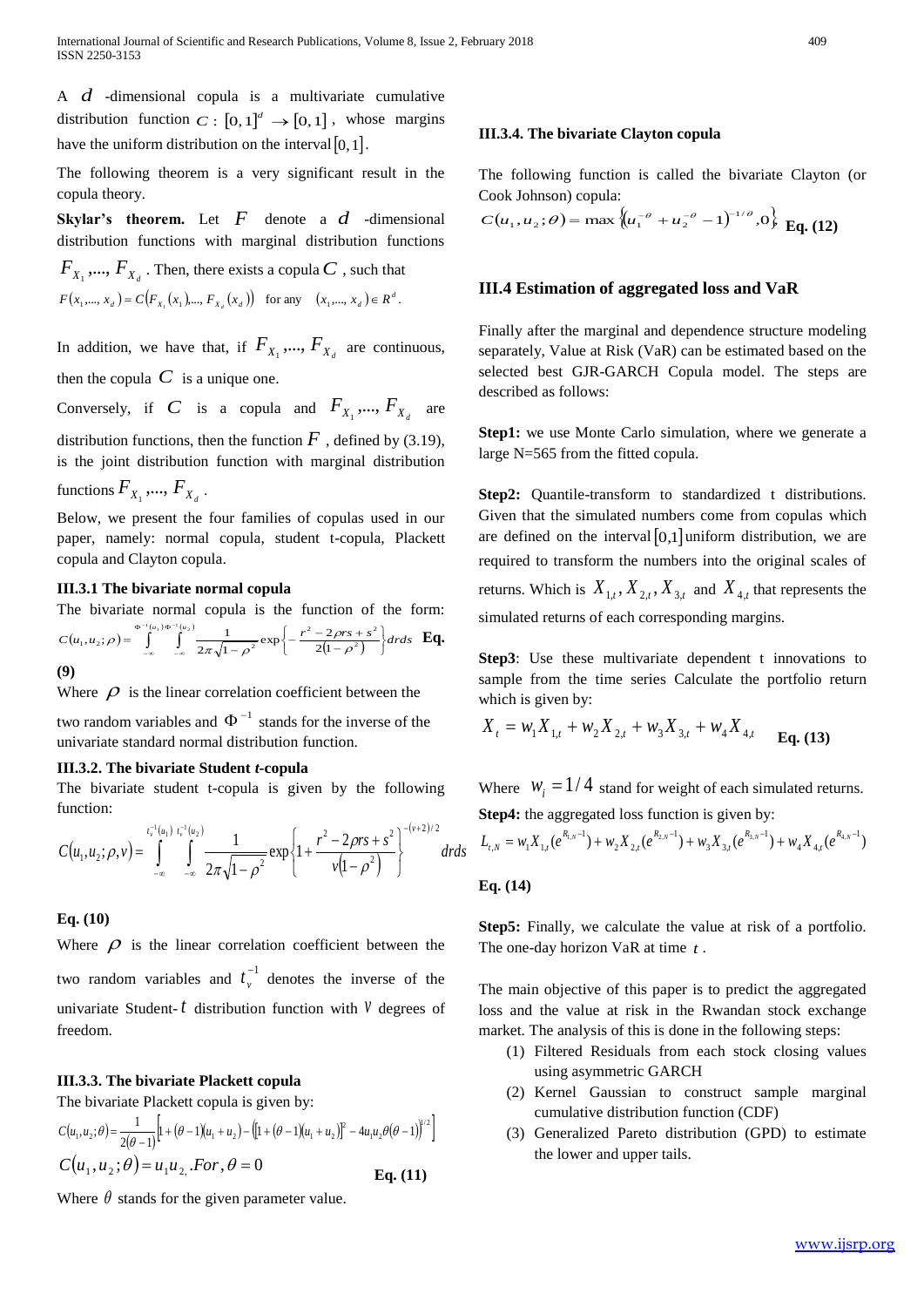- (4) Student's t copula is fitted to the data and induced correlation between simulated residuals of each asset using Monte Carlo Simulation.
- (5) Calculated the Value at Risk (VaR) and expected shortfall (ES) of the forex exchange portfolio over the horizon of one day and 10 days.

## **IV. DATA ANALYSIS AND DISCUSSION**

In this paper, I analysis the time-varying dependence structures of four representative currency in the Rwanda forex exchange asset by modelling each asset residuals extracted from GJR-GARCH combined with ARMA model, then the research apply GPD model to residuals, finally the tcopula is fitted on data to extract the dependence structure between forex exchange stock . Second, I calculate risk measures such as VaR of the portfolio from fitted and timevarying t-copula. Lastly, we predict the VaR and the loss in the market.

This study used negative log-returns extracted from a GJR-GARCH model which reveals the existence of volatility clustering as shown in Figure1.



#### **Fig 1. Negative log-returns for the portfolio**

This paper choose the four indexes of the Rwandan forex market using Rwanda francs(RWF), Euros(EUR), Chinese yuan(KES) and Kenyan shillings(KES). To analyse the loss in this market we use negative log-returns. Table 1, shows summary statistics of log returns of each index.

The table below shows the sumary statistics of 4 indexes.

#### **Table 1: Summary statistics of log-returns**

|  | Variables |  |  | VN |  |
|--|-----------|--|--|----|--|
|--|-----------|--|--|----|--|

| Mean      | 0.003     | 0.001     | 0.000       | 0.006       |
|-----------|-----------|-----------|-------------|-------------|
| std       | 0.012     | 0.017     | 0.010       | 0.011       |
| kurtosis  | 15.95     | 62.77     | 24.76       | 17.44       |
| skewness  | $-0.4601$ | $-0.1123$ | $-0.3541$   | $-0.1851$   |
| minimum   | $-0.1310$ | $-0.1341$ | $-0.1306$   | $-0.1309$   |
| maximum   | 0.1310    | 0.1307    | 0.1312      | 0.1317      |
| Jarque-   | 433050    | 361600    | 396710      | 304460      |
| bera test | (0.00)    | (0.00)    | $(2.2e-16)$ | $(2.2e-16)$ |

In Table1, reasults shows that the kurtosis of each index is larger than 3 and the skewness is less than 0, wich means that all the series have fat tails and are leptokurtosis. Returns are negatively skewed and marginals are not distributed normally. This allows the use of the GPD on volatility residuals.

## **4.1 Modelling volatility log returns**

TABLE 2. Estimates of the ARMA(1,1) with GJR-GARCH(1,1) for log return series with standardized t residuals.

|        | Table 2: estimated parameter from ARMA and GJR-GARCH |  |  |  |
|--------|------------------------------------------------------|--|--|--|
| model. |                                                      |  |  |  |

| series       | <b>USD</b> | <b>EURO</b> | <b>CYN</b> | <b>KES</b> |
|--------------|------------|-------------|------------|------------|
| $\mu$        | 0.0011     | 0.0031      | 0.0057     | $-0.0046$  |
|              |            |             |            |            |
| $ar_1$       | 0.5819     | 0.35042     | 0.3432     | 0.3130     |
| $ma_1$       | $-0.8858$  | $-0.4549$   | $-0.5667$  | $-0.4622$  |
| $c_{\alpha}$ | 0.00004    | 0.00003     | 0.0001     | 0.0004     |
| $\alpha$     | 0.04452    | 0.43969     | 0.1533     | 0.1765     |
| $\beta$      | 0.94370    | 0.55775     | 0.8451     | 0.8546     |
| γ            | 0.02155    | 0.00311     | 0.0011     | $-0.0646$  |
|              | 1.0021     | 2.89075     | 3.0868     | 2.7843     |

After ARCH effects are tested on squared residuals to check whether the time series model exhibit autocorrelation, the results show that all p-values of the Ljung-Box and ARCH LM tests are greater than 0.05, which indicates that the heteroscedasticity and autocorrelation of each series are removed. There is no autocorrelation in the series. Squared residuals from GJR-GARCH model.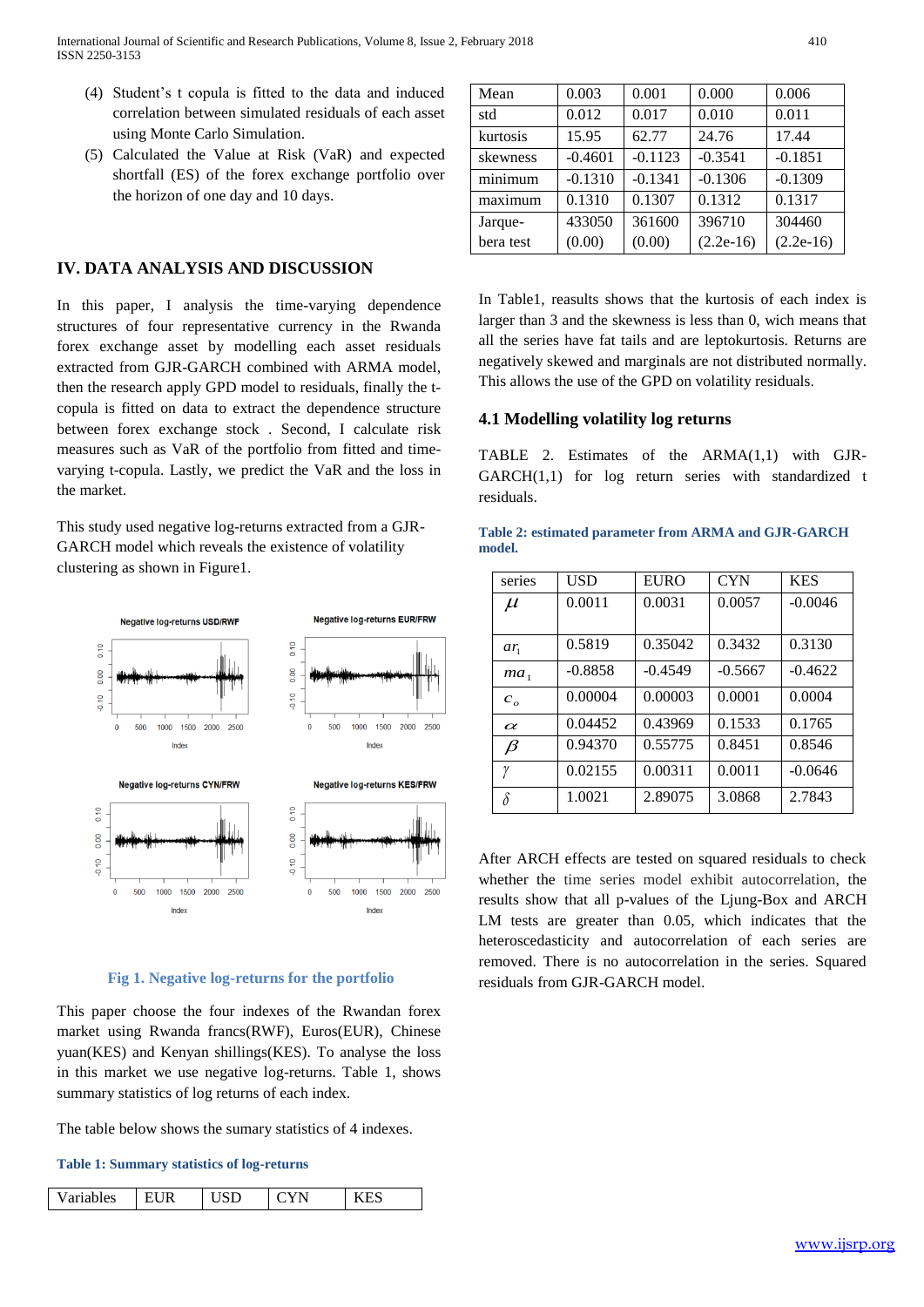

## **Fig 2. Residuals extracted from the fitted GJR-GARCH model**

The qqplot are shown of squared residuals are shown in the Figure 3 below.



**Fig 2. Q-Q plot for residuals**

The squared residual in figure 3 show sign of normality but shows the presence of fat tails in the portfolio. In the next stage this paper use PTO method to model the tail behaviour.

# **4.2 Modelling tail behaviour**

In order to estimate the marginal distribution of each series of standardized residuals we first analyse the empirical result of the GJR-GARCH and the GPD model. In this study, we use POT method to model the tail distribution of the residuals. The fitted scale and shape parameter are shown in table3 below.

**Table 3: estimated parameter from GPD, and risk measures of each market.**

|              | USD    | EUR <sub>0</sub> | <b>CYN</b> | <b>KES</b> |
|--------------|--------|------------------|------------|------------|
| Scale-       | 0.242  | 0.592            | 0.3643     | 0.3526     |
| parameter    |        |                  |            |            |
| Shape        | 0.8337 | 0.6962           | 0.6541     | 0.6063     |
| parameter    |        |                  |            |            |
| Threshold    | 1.6546 | 1.65468          | 1.6546     | 1.65468    |
| At 95%       |        |                  |            |            |
| $ES_{99\%}$  | 3.3674 | 4.675731         | 5.9339     | 4.8467     |
|              |        |                  |            |            |
| $VaR_{99\%}$ | 1.4285 | 3.640507         | 4.0274     | 3.9456     |
|              |        |                  |            |            |

We test the fitness of GPD through excess distribution, results reveals that the standardized residuals fit well our series. The graph shows that approximately 10% of the standardized residuals used, the fitted distribution closely follows the exceedances data, so the GPD model seems to be a good choice



*Fig 3.* **GPD fit model above threshold (excess distribution)**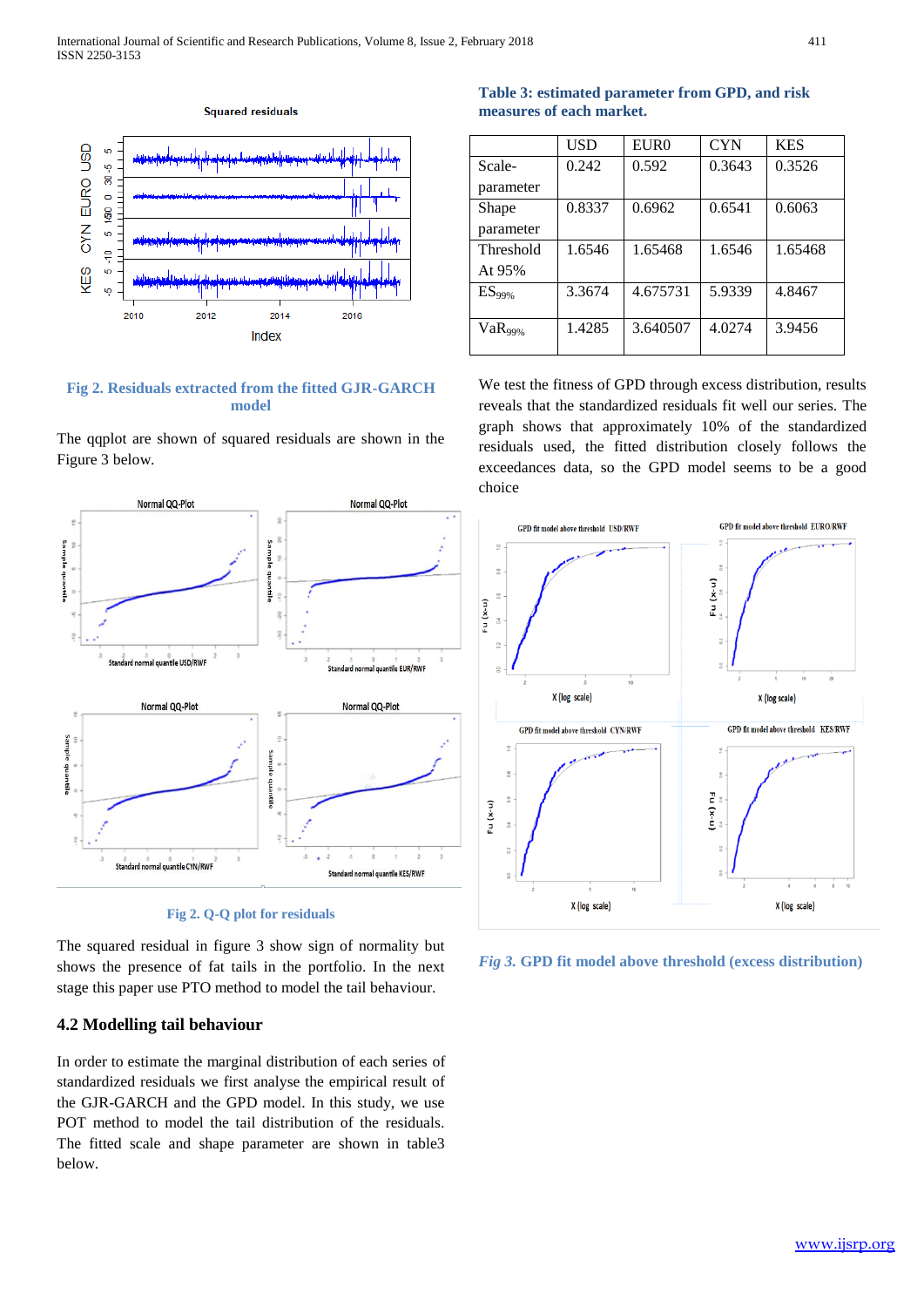





#### **4.3 Dependence Structure Modeling**

Finally, I model the margins with copulas. Since the margins of the copulas are considered to be in uniform distribution, the transformation of the marginal standardized residuals into uniform distribution should be done before modeling.

In this section, we consider only three types of copula functions (Gaussian copula, t-copula and Gumbel copula) and we choose the well-fitted copula. Then by using the estimation method, the dependence models can be estimated. The results are summarized in Table 4.

| Table 4: estimated parameter from the 3 copula |  |  |  |
|------------------------------------------------|--|--|--|
|------------------------------------------------|--|--|--|

| Copula    | parameter                | AIC       | GoF(p-<br>value) |
|-----------|--------------------------|-----------|------------------|
| type      |                          |           |                  |
| Gaussian  | $\rho_{Gauss} = 0.87332$ | $-892.1$  | 0.06874          |
| t-student | $\rho_t = 0.92300$       | $-2129.1$ | 0.00048          |
| Gumbel    | $\rho_{Gum} = 1.807$     | $-1301.2$ | 0.00238          |

Table4. Shows that the well-fitted type of copula model is tstudent copula. Because it has the smallest AIC compared to other models. The goodness of fit shows that t-copula is significant at  $\alpha = 0.005$ .

The degrees-of-freedom parameter from the fitted t-copula is found to be  $v = 2.69$ . The estimated correlation matrix from a fitted t-copula is summarized in Table 5 below.

|            | <b>USD</b> | <b>EURO</b> | <b>CYN</b> | <b>KES</b> |
|------------|------------|-------------|------------|------------|
| <b>USD</b> | 1.00000    | 0.507851    | 0.948680   | 0.80848    |
| EUR        | 0.50785    | 1.000000    | 0.521364   | 0.50511    |
| <b>CYN</b> | 0.94868    | 0.521364    | 1.000000   | 0.77696    |
| <b>KES</b> | 0.80848    | 0.505109    | 0.776959   | 1.00000    |

The matrices of pairwise Kendall's tau and upper taildependence coefficients below shows there is no much concordance for for bivariate random vectors.

| (1.000)     |                                                       |  |  |
|-------------|-------------------------------------------------------|--|--|
| 0.339 1.000 |                                                       |  |  |
|             | $\begin{array}{ l} 0.795 & 0.349 & 1.000 \end{array}$ |  |  |
|             | $(0.599 \t 0.337 \t 0.566 \t 1.000)$                  |  |  |

## **4.5 estimation of risk measures and loss**

#### **4.5.1 Estimation of VaR and ES using t-copula**

Finally, given the simulated returns of each index, we form a 1/4 equally weighted index of our portfolio and calculate the VaR and ES at 95% and 99% confidence levels, over the 10 days risk horizon.

#### **Table 5: VaR and ES from the fitted t-copula**

| VaR & ES           | VaR <sub>99%</sub> | $VaR_{95%}$ | $ES_{99\%}$ | $ES_{95\%}$ |
|--------------------|--------------------|-------------|-------------|-------------|
|                    | 4.72%              | 1.23%       | 10.1%       | 6.97%       |
| <b>Backtesting</b> | 0.08               | 0.030       | 0.098       | 0.01        |
| (p-value)          |                    |             |             |             |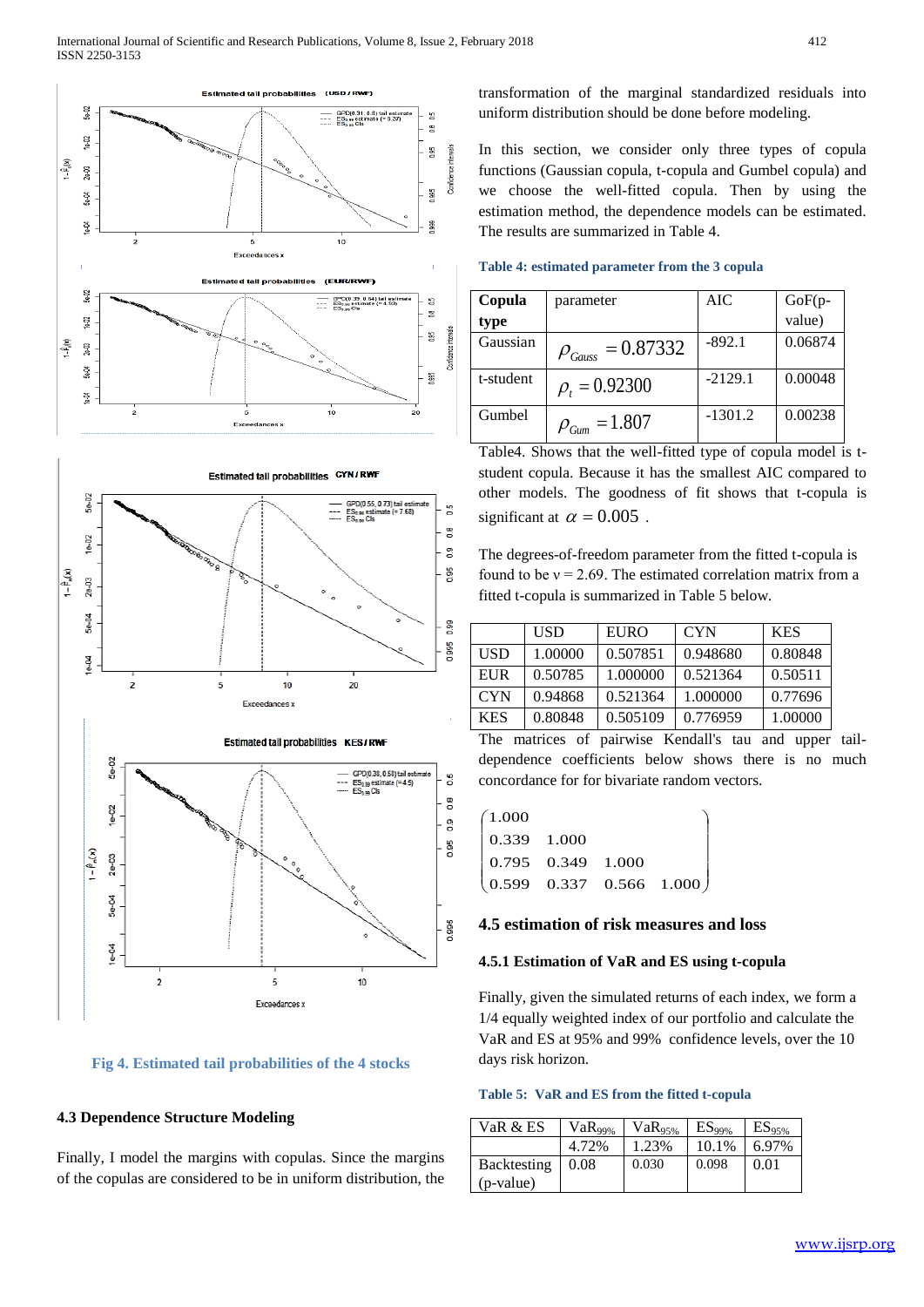International Journal of Scientific and Research Publications, Volume 8, Issue 2, February 2018 413 ISSN 2250-3153

After backtesting VaR and ES, results shows that both are significant at critical level of  $\alpha$ =0.05.

## **4.5.2 Estimation of loss in portfolio**

In this study we simulated paths from the full model using the fitted t copula predict the aggregated loss using confidence level of 99% (non-parametrically).



#### **Fig 5. Comparison between estimated loss, predicted loss and predicted VaR**

In figure 5 the simulated predicted loss and aggregated loss shows that they fit the model. The maximum predicted loss is found to be 15.97% while the minimum predicted loss is 4.39%.

| Predicted<br>loss(simulated) | t-copula |
|------------------------------|----------|
| Maximum Loss                 | 15.97%   |
| Maximum Gain                 | 4.39%    |

## **5. Conclusion**

This study estimate the value at risk and the expected shortfall for the 4 foreign exchange market USD/RWF, EURO/RWF, CYN/RWF and KES/RWF in two ways. The first was to estimate VaR and ES using individual currency (by modeling residuals tail from GJR-GARCH model the tail using GPD(Generalized Pareto Distribution) and the second was to estimate VaR and ES using copula function, where the copula shows that it works better than individual estimation. For copula function, we worked with 3 type of copula and the best copula to use was found to be the t-copula.

#### **References**

[1] Akgiray, V. and G. G. Booth. "The Stable-law Model of Stock Returns" *Journal of Business & Economic Statistics*, 1988, Vol. 6, No. 1, pp. 51–57, 1988.

- [2] T.BOLLESLEV," Generalized autoregressive conditional heteroscedasticity*", journal of econometrics*, 31, pp.307-327, 1986.
- [3] Brodin, E., and Klüppelberg, C.,"Extreme Value Theory in Finance", *Encyclopedia of Quantitative Risk Assessment*, 2006.
- [4] Embrechts, P., Klüppelberg, C. & Mikosch, T. Modeling Extremal events for insurance and finance, *Springer*, Berlin, 1997.
- [5] Engle, R. & Nelson D. B." ARCH models". *In Robert F. Engle and Daniel McFadden (Eds.) Handbook of Econometrics*, (pp. 2959-3038), 1994.
- [6] Fernandez, C. and Steel, M.F.J. "On Bayesian modeling of fat tails and skewness",  *journal of the American statistical Association*, 93, No 441pgs.359-371, 1998.
- [7] Gencay, R. and Selcuk, F. "Extreme value theory and Value-at-risk: relative performance in Emerging markets*," International Journal of Forecasting,* 20:2, pp. 287-303, 2004.
- [8] Gilli, M., & Këllezi, E. "An application of Extreme value Theory for measuring financial risk"*. Computational Economics*, 27 (2), 207-228, 2006.
- [9] Glosten, L., R. Jagannathan, and D. Runkle *"On the Relation between Expected Return on Stocks"*, Journal of Finance, 48, 1779-1801, 1993.
- [10] Jondeau, Eric and Rockinger, Micheal. "The copula-GARCH model of conditional dependencies: An international stock market application*." Journal of International Money and Finance*, 25, no.5 pp. 827-853, 2006.
- [11] U.Cherubini, E.Luciano," Value-at-risk trade-off and capital allocation with copulas", *Economic Notes30,* pp.235–256, 2001.
- [12] McNeil, A., & Frey, R. "Estimation of Tail Related Risk Measure for Heteroscedastic Financial Time Series*", An Extreme Value Approach. Journal of Empirical Finance 7*, pp.271- 300, 2000.
- [13] McNeil, Alexandre J. Frey, Rudiger, and Embrechts, Paul. *"Quantitative risk Management: Concepts, Techniques and Tools"*, Princeton New Jersey: Princeton University Press, 2005.